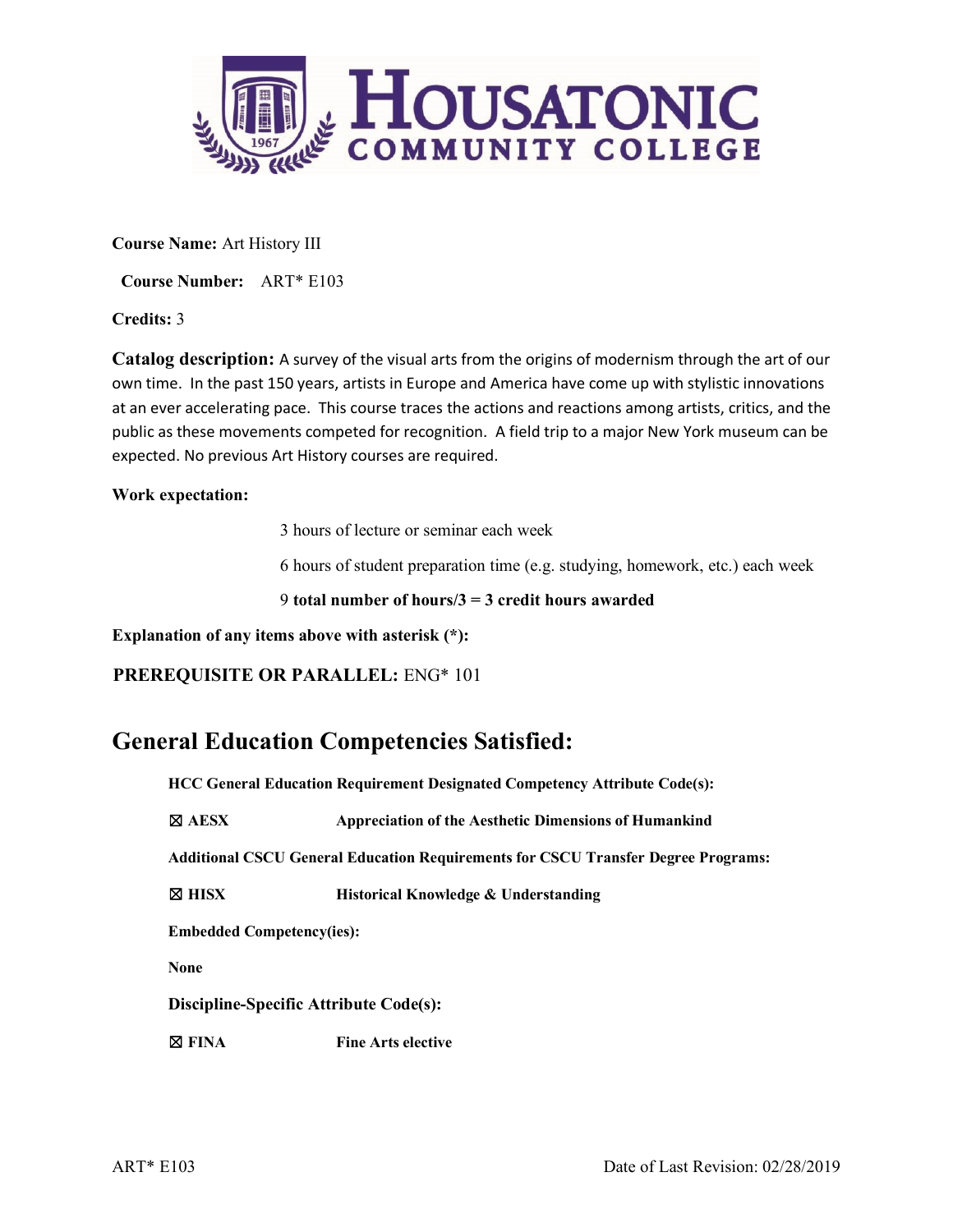

## **Course objectives:**

#### **General Education Goals and Outcomes:**

☒ **Appreciation of the Aesthetic Dimensions of Humankind:** Students will understand the diverse nature, meanings, and functions of creative endeavors through the study and practice of literature, music, the theatrical and visual arts, and related forms of expression.

☒ **Historical Knowledge & Understanding**

#### **Course Specific Outcomes:**

- 1. Identify and define major art periods and styles from the origins of modernism through the art of our own time.
- 2. Identify the style and/or artist when shown a representative slide.
- 3. Recognize the terminology that is applied to a variety of artwork, architecture, and studio techniques.
- 4. Utilize iconographic techniques to uncover meaning in a work of art
- 5. Analyze images in terms of their esthetic qualities by describing the artist's compositional choices and manipulation of line, color, and texture.
- 6. Demonstrate an understanding of the ways that the historical, social, political, cultural, ethical, and aesthetic setting can influence artists and their work, and how the work affects society.
- 7. Identify and differentiate types of historical art sources.
- 8. Demonstrate and understanding of text related to art from a wide range of sources, including but not limited to, textbooks, art magazines, newspapers, and letters, by identifying and explaining key points and themes, orally and in writing.

### **COURSE CONTENT**

Second Half of the 19<sup>th</sup> Century

- A. Realism
- B. Impressionism
- C. Post Impressionism